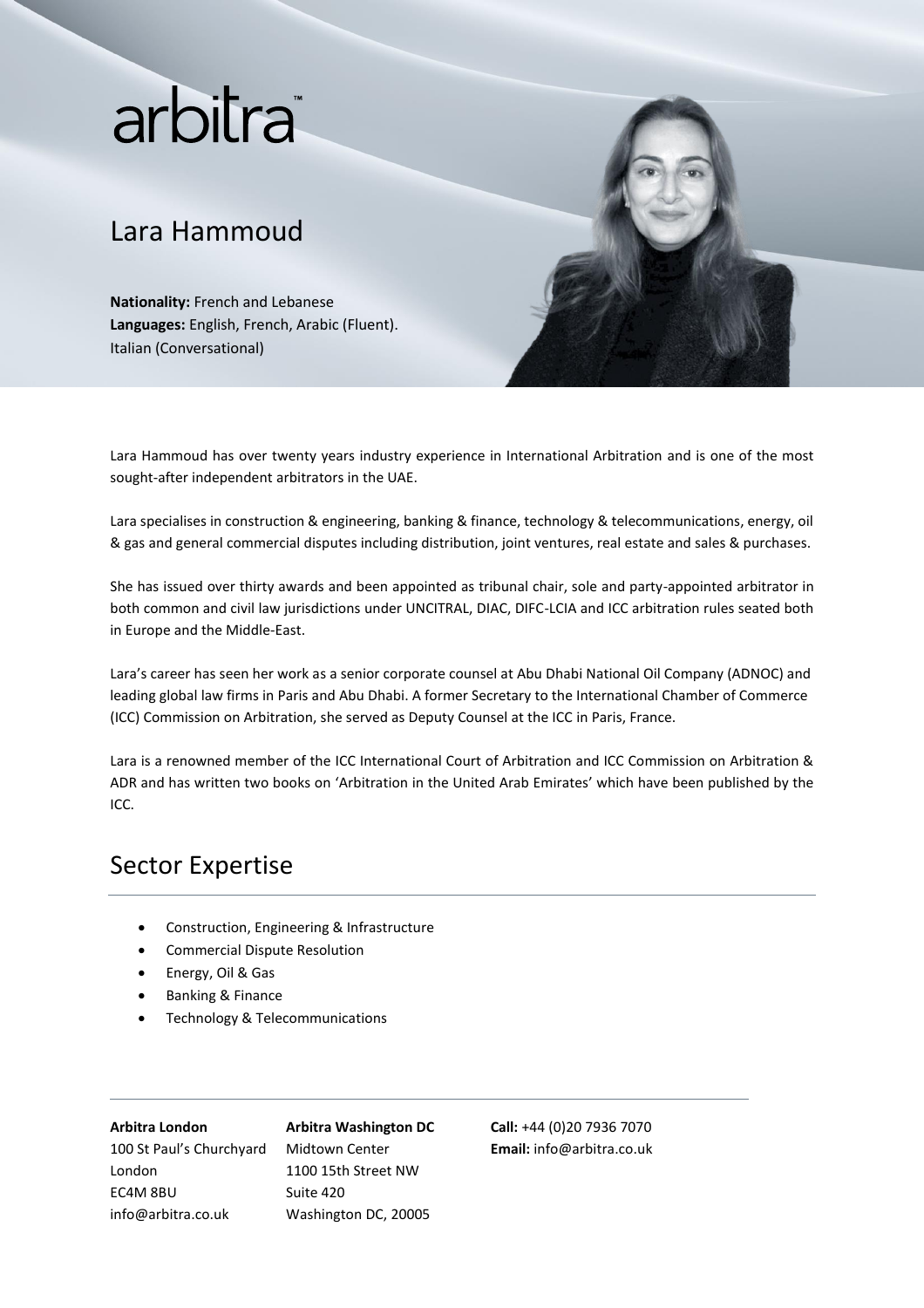### Construction, Engineering & Infrastructure

Lara has extensive experience as arbitrator and counsel/in-house counsel in construction and engineering disputes involving nuclear energy facilities, complex industrial plants and facilities, oil and gas facilities, ships and vessels and urban developments.

## Energy, Oil & Gas

Lara has experience in the Energy, Oil & Gas sector including concession agreements, supply agreements, drilling agreements and EPC agreements related to oil and gas projects. Lara has handled disputes involving, among other projects, the construction of a refinery, design and construction of artificial islands and land reclamation, construction of waste heat recovery units, construction of pipelines, onshore and offshore gas developments as well as oil fields developments.

## Commercial Dispute Resolution

Lara has extensive experience in general commercial disputes both as counsel and arbitrator. She has been involved in cases dealing with distribution, joint ventures, real estate and sales and purchases agreements.

## Banking & Finance

Lara has handled cases involving bank guarantees in commercial and infrastructure projects as well as financial advisory services relating to the sale of shares. Lara has also acted as arbitrator in corporate disputes involving issues related to bank loans, corporate debts and guarantees.

## Technology & Telecommunications

Lara has been involved in disputes over software development and IT services involving telecommunication companies.

**Arbitra London** 100 St Paul's Churchyard London EC4M 8BU info@arbitra.co.uk

**Arbitra Washington DC** Midtown Center 1100 15th Street NW Suite 420 Washington DC, 20005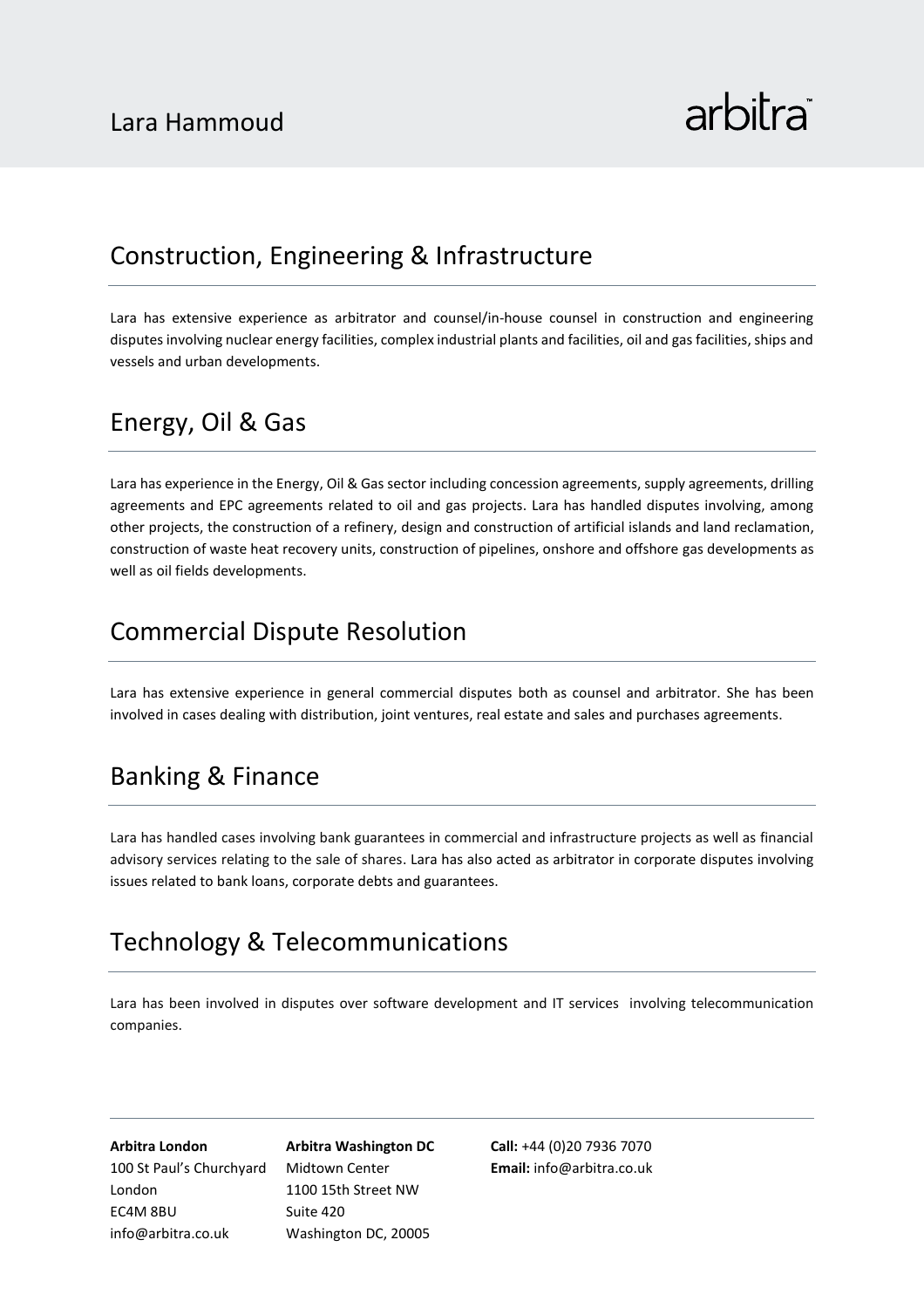### Experience

### **Recent arbitration appointments include:**

- Appointed as Presiding Arbitrator in a DIFC-LCIA case seated in Dubai regarding sale and purchase agreements governed by UAE law
- Appointed as Sole Arbitrator in an *adhoc* case seated in Dubai regarding a shareholders' agreement governed by UAE law
- Appointed as Presiding Arbitrator in a DIAC case seated in Dubai regarding a construction contract (FIDIC) governed by Jordanian law
- Appointed as Presiding Arbitrator in two related DIAC cases seated in Dubai regarding construction contracts (FIDIC) governed by UAE law
- Appointed as Presiding Arbitrator in a DIFC-LCIA case seated in DIFC regarding a distribution agreement governed by UAE law
- Appointed as Presiding Arbitrator in a DIAC case seated in Dubai regarding a shipbuilding agreement governed by UAE law
- Appointed as Presiding Arbitrator in an ICC case seated in Doha regarding a consultancy services agreement governed by Qatari law
- Appointed as Presiding Arbitrator in a DIAC case seated in Dubai regarding an IT services agreement governed by UAE law
- Appointed as Co-arbitrator in an ICC case seated in London regarding a design, engineering, manufacture and supply agreement governed by English law
- Appointed as Sole Arbitrator in an ICC case seated in Dubai regarding a financial services agreement governed by UAE law
- Appointed as Presiding Arbitrator in a DIAC case seated in Dubai regarding an agreement for electrical and street lighting works governed by UAE law
- Appointed as Presiding Arbitrator in a case administered under the UNCITRAL Arbitration Rules 1976 seated in Bahrain regarding a dredging, reclamation and shore protection agreement governed by Bahraini law
- Appointed as Sole Arbitrator in an ICC case seated in Abu Dhabi regarding a purchase agreement governed by UAE law

### **As Counsel**

*Arbitrations in which Lara Hammoud has appeared as Counsel include the representation of:*

- A European consortium as claimants in ICC arbitration arising out of the construction of a nuclear power plant in Finland. Stockholm seat, Finnish law
- A Middle Eastern individual as claimant in a Dubai corporation in a DIAC arbitration in relation to a real estate development dispute in Dubai

| Arbitra London           | <b>Arbitra Washington DC</b> |
|--------------------------|------------------------------|
| 100 St Paul's Churchyard | Midtown Center               |
| London                   | 1100 15th Street NW          |
| EC4M 8BU                 | Suite 420                    |
| info@arbitra.co.uk       | Washington DC, 20005         |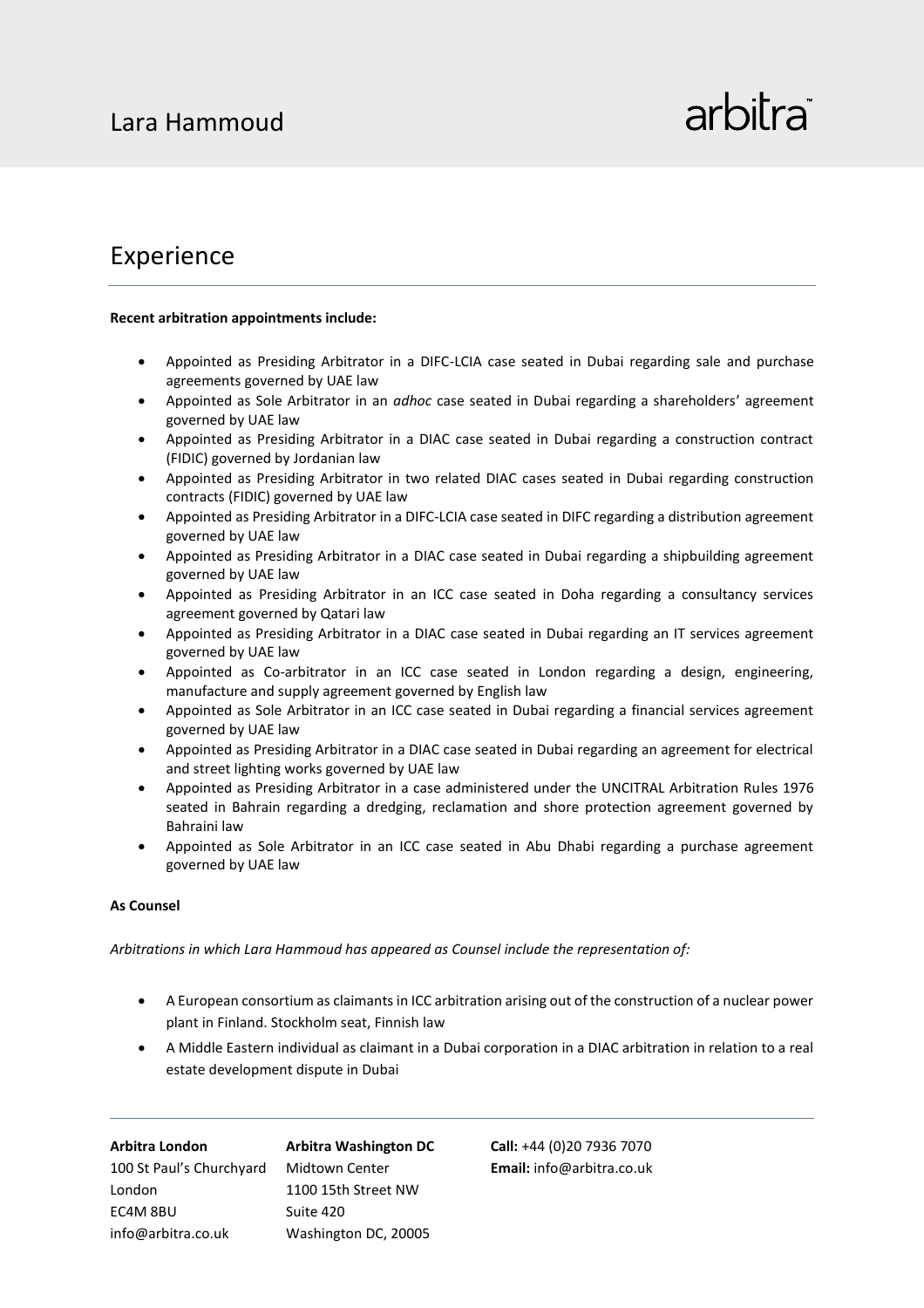## Lara Hammoud

## arbitra

- An owner of an iron and steel plant in an ICC arbitration in relation to a dispute arising from a gas supply agreement in Oman
- A Middle Eastern owner of a salt plant in an LCIA arbitration in relation to a construction contract dispute
- An Abu Dhabi government-owned entity in defending appeals before the Abu Dhabi Court of Appeal brought by a shipbuilding company
- A US multinational Company in an ICC arbitration in relation to a dispute arising from the cancellation of a joint venture agreement
- A construction contractor in a multibillion-dollar dispute against the owner of the project in Dubai
- A Middle Eastern conglomerate in a multibillion-dollar dispute including litigation and arbitration proceedings

## Academic & Professional Qualifications

### **Education**

- Maitrise, Droit Privé (Honours), Université Paris X (France) (1998)
- LL.M in Commercial Law, University of Bristol, (England) (1999)
- Postgraduate Diploma (DESS) in International Commercial Law (Honours), Université Paris X (France) (2000)
- Ecole de Formation du Barreau (Versailles Bar School) (France) (2001)

### **Bar Admissions**

• Avocat, admitted to the Paris Bar (France) (2002)

### **Professional Experience**

- Independent Arbitrator, Arbitra International (2022 current)
- Senior Legal Counsel, Group Disputes, ADNOC, Abu Dhabi, United Arab Emirates (2013 current)
- Shearman & Sterling LLP, Senior Associate, International Arbitration Group, Abu Dhabi, United Arab Emirates (2008 – 2013)
- International Chamber of Commerce, Secretary to the ICC Commission on Arbitration, Paris, France (2006 – 2008)
- International Chamber of Commerce, Deputy Counsel, Secretariat of the International Court of Arbitration, Paris, France (2002 – 2004)

| Arbitra London           | <b>Arbitra Washington DC</b> |
|--------------------------|------------------------------|
| 100 St Paul's Churchyard | Midtown Center               |
| London                   | 1100 15th Street NW          |
| EC4M 8BU                 | Suite 420                    |
| info@arbitra.co.uk       | Washington DC, 20005         |